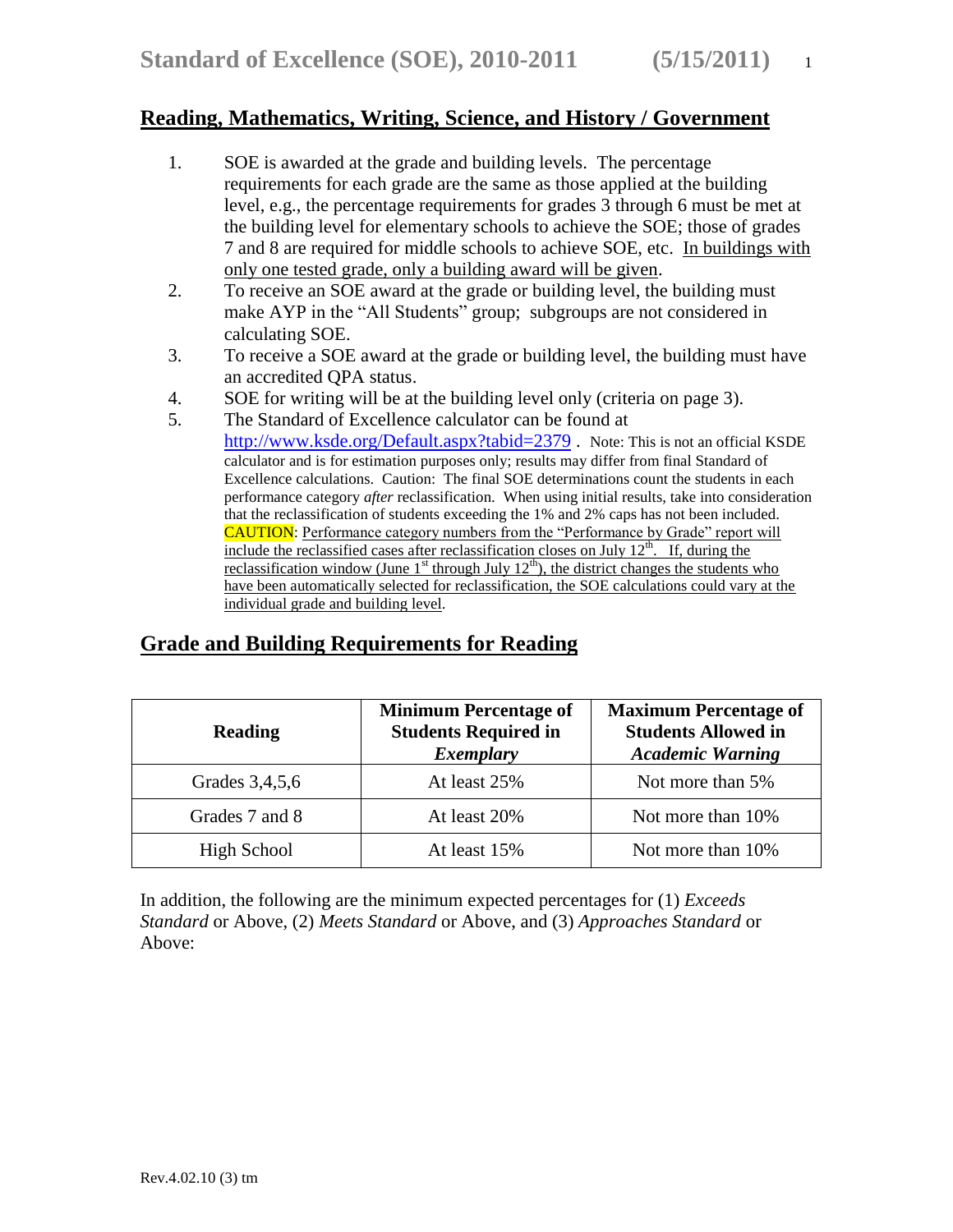| <b>Reading</b> | <b>Expected</b><br><b>Percentage of</b><br><b>Students Classified</b><br>as <i>Exceeds</i><br><i><b>Standard or Above</b></i> | <b>Expected</b><br>Percentage of<br><b>Students Classified</b><br>as Meets Standard<br>or Above | <b>Expected</b><br><b>Percentage of</b><br><b>Students Classified</b><br>as <i>Approaches</i><br><b>Standard</b><br>or Above |
|----------------|-------------------------------------------------------------------------------------------------------------------------------|-------------------------------------------------------------------------------------------------|------------------------------------------------------------------------------------------------------------------------------|
| Grades 3,4,5,6 | 60%                                                                                                                           | 80%                                                                                             | 95%                                                                                                                          |
| Grade 7 and 8  | 55%                                                                                                                           | 75%                                                                                             | 90%                                                                                                                          |
| High School    | 50%                                                                                                                           | 70%                                                                                             | 90%                                                                                                                          |

## **Provisions for Small Schools**

The percentages listed above in the *Exemplary* and *Academic Warning* categories are requirements, but when there are fewer than 20 students with valid assessments and 5% of students are allowed in the *Academic Warning* category, the grade or building will be allowed at least one student in that category. When the number of valid assessments is less than 10 and 10% of students are allowed in the *Academic Warning* category, at least one student will be allowed in that category. When the number is less than 7 and 15% of students are allowed in the *Academic Warning* category, again, at least one student will be allowed.

*These special provisions for small schools apply to all subjects.*

### **Mathematics**

| <b>Mathematics</b> | <b>Minimum Percentage of</b><br><b>Students Required in</b><br><b>Exemplary</b> | <b>Maximum Percentage of</b><br><b>Students Allowed in</b><br><b>Academic Warning</b> |
|--------------------|---------------------------------------------------------------------------------|---------------------------------------------------------------------------------------|
| Grade 3,4,5,6      | At least 25%                                                                    | Not more than 5%                                                                      |
| Grade 7 and 8      | At least 25%                                                                    | Not more than 10%                                                                     |
| High School        | At least 15%                                                                    | Not more than 15%                                                                     |

In addition, the following are the minimum expected percentages for (1) *Exceeds Standard* or Above, (2) *Meets Standard* or Above, and (3) *Approaches Standard* or Above: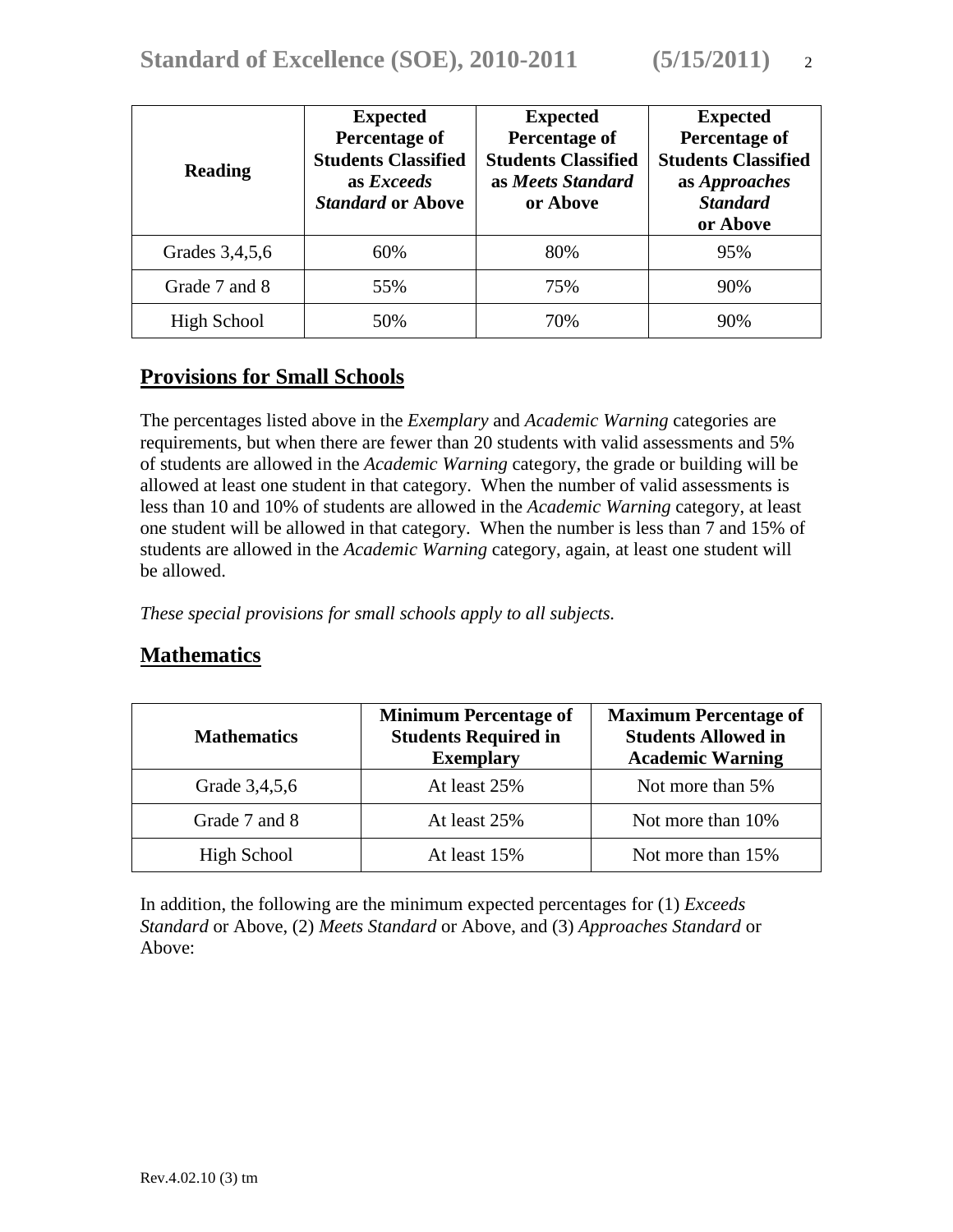| <b>Mathematics</b> | <b>Expected</b><br><b>Percentage of</b><br><b>Students Classified</b><br>as <i>Exceeds</i><br><b>Standard or Above</b> | <b>Expected</b><br><b>Percentage of</b><br><b>Students Classified</b><br>as Meets Standard<br>or Above | <b>Expected</b><br>Percentage of<br><b>Students Classified</b><br>as Approaches<br><b>Standard or Above</b> |
|--------------------|------------------------------------------------------------------------------------------------------------------------|--------------------------------------------------------------------------------------------------------|-------------------------------------------------------------------------------------------------------------|
| Grade 3,4,5,6      | 60%                                                                                                                    | 80%                                                                                                    | 95%                                                                                                         |
| Grade 7 and 8      | 60%                                                                                                                    | 80%                                                                                                    | 90%                                                                                                         |
| High School        | 40%                                                                                                                    | 70%                                                                                                    | 85%                                                                                                         |

## **Writing**

| Writing     | <b>Minimum Percentage of</b><br><b>Students Required in</b><br><b>Exemplary</b> | <b>Maximum Percentage of</b><br><b>Students Allowed in</b><br><b>Academic Warning</b> |
|-------------|---------------------------------------------------------------------------------|---------------------------------------------------------------------------------------|
| Grade 5     | At least 15%                                                                    | Not more than 10 %                                                                    |
| Grade 8     | At least 20%                                                                    | Not more than 5%                                                                      |
| High School | At least 20%                                                                    | Not more than 10%                                                                     |

In addition, the following are the minimum expected percentages for (1) *Exceeds Standard* or Above, (2) *Meets Standard* or Above, and (3) *Approaches Standard* or Above:

| Writing     | <b>Expected</b><br><b>Percentage of</b><br><b>Students Classified</b><br>as <i>Exceeds</i><br><b>Standard or Above</b> | <b>Expected</b><br><b>Percentage of</b><br><b>Students Classified</b><br>as Meets Standard<br>or Above | <b>Expected</b><br>Percentage of<br><b>Students Classified</b><br>as Approaches<br><b>Standard or Above</b> |
|-------------|------------------------------------------------------------------------------------------------------------------------|--------------------------------------------------------------------------------------------------------|-------------------------------------------------------------------------------------------------------------|
| Grade 5     | 50%                                                                                                                    | 80%                                                                                                    | 90%                                                                                                         |
| Grade 8     | 60%                                                                                                                    | 80%                                                                                                    | 95%                                                                                                         |
| High School | 60%                                                                                                                    | 80%                                                                                                    | 90%                                                                                                         |

# **Science**

| <b>Science</b> | <b>Minimum Percentage of</b><br><b>Students Required in</b><br><b>Exemplary</b> | <b>Maximum Percentage of</b><br><b>Students Allowed in</b><br><b>Academic Warning</b> |
|----------------|---------------------------------------------------------------------------------|---------------------------------------------------------------------------------------|
| Grade 4        | At least 25%                                                                    | Not more than 5 %                                                                     |
| Grade 7        | At least 25%                                                                    | Not more than 10%                                                                     |
| High School    | At least 15%                                                                    | Not more than 10%                                                                     |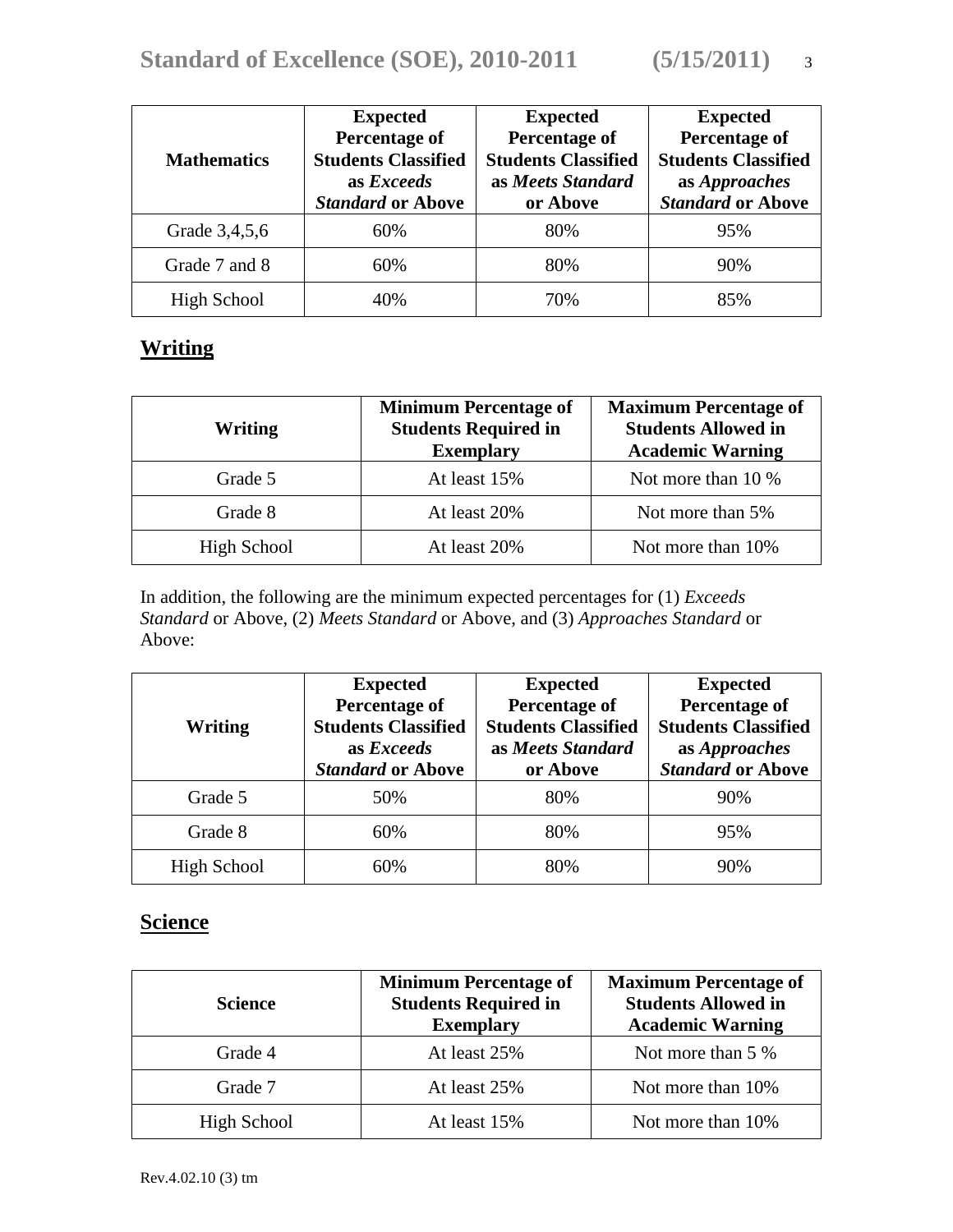In addition, the following are the minimum expected percentages for (1) *Exceeds Standard* or Above, (2) *Meets Standard* or Above, and (3) *Approaches Standard* or Above

| <b>Science</b> | <b>Expected</b><br><b>Percentage of</b><br><b>Students Classified</b><br>as <i>Exceeds</i><br><b>Standard or Above</b> | <b>Expected</b><br>Percentage of<br><b>Students Classified</b><br>as Meets Standard<br>or Above | <b>Expected</b><br><b>Percentage of</b><br><b>Students Classified</b><br>as Approaches<br><b>Standard or Above</b> |
|----------------|------------------------------------------------------------------------------------------------------------------------|-------------------------------------------------------------------------------------------------|--------------------------------------------------------------------------------------------------------------------|
| Grade 4        | 65%                                                                                                                    | 80%                                                                                             | 95%                                                                                                                |
| Grade 7        | 60%                                                                                                                    | 80%                                                                                             | 90%                                                                                                                |
| High School    | 50%                                                                                                                    | 70%                                                                                             | 90%                                                                                                                |

### **History-Government**

| <b>History / Government</b> | <b>Minimum Percentage of</b><br><b>Students Required in</b><br><b>Exemplary</b> | <b>Maximum Percentage of</b><br><b>Students Allowed in</b><br><b>Academic Warning</b> |
|-----------------------------|---------------------------------------------------------------------------------|---------------------------------------------------------------------------------------|
| Grade 6                     | At least 25%                                                                    | Not more than 5 %                                                                     |
| Grade 8                     | At least 25%                                                                    | Not more than 10%                                                                     |
| High School                 | At least 20%                                                                    | Not more than 10%                                                                     |

In addition, the following are the minimum expected percentages for (1) *Exceeds Standard* or Above, (2) *Meets Standard* or Above, and (3) *Approaches Standard* or Above:

| History /<br>Government | <b>Expected</b><br>Percentage of<br><b>Students Classified</b><br>as <i>Exceeds</i><br><b>Standard or Above</b> | <b>Expected</b><br>Percentage of<br><b>Students Classified</b><br>as Meets Standard<br>or Above | <b>Expected</b><br>Percentage of<br><b>Students Classified</b><br>as <i>Approaches</i><br><b>Standard or Above</b> |
|-------------------------|-----------------------------------------------------------------------------------------------------------------|-------------------------------------------------------------------------------------------------|--------------------------------------------------------------------------------------------------------------------|
| Grade 6                 | 65%                                                                                                             | 85%                                                                                             | 95%                                                                                                                |
| Grade 8                 | 65%                                                                                                             | 80%                                                                                             | 90%                                                                                                                |
| High School             | 50%                                                                                                             | 70%                                                                                             | 90%                                                                                                                |

### **The Standard of Excellence Model**

 At least a certain percentage of students are required in the *Exemplary* performance level. This value is the "expected" percentage of students when computing the index score.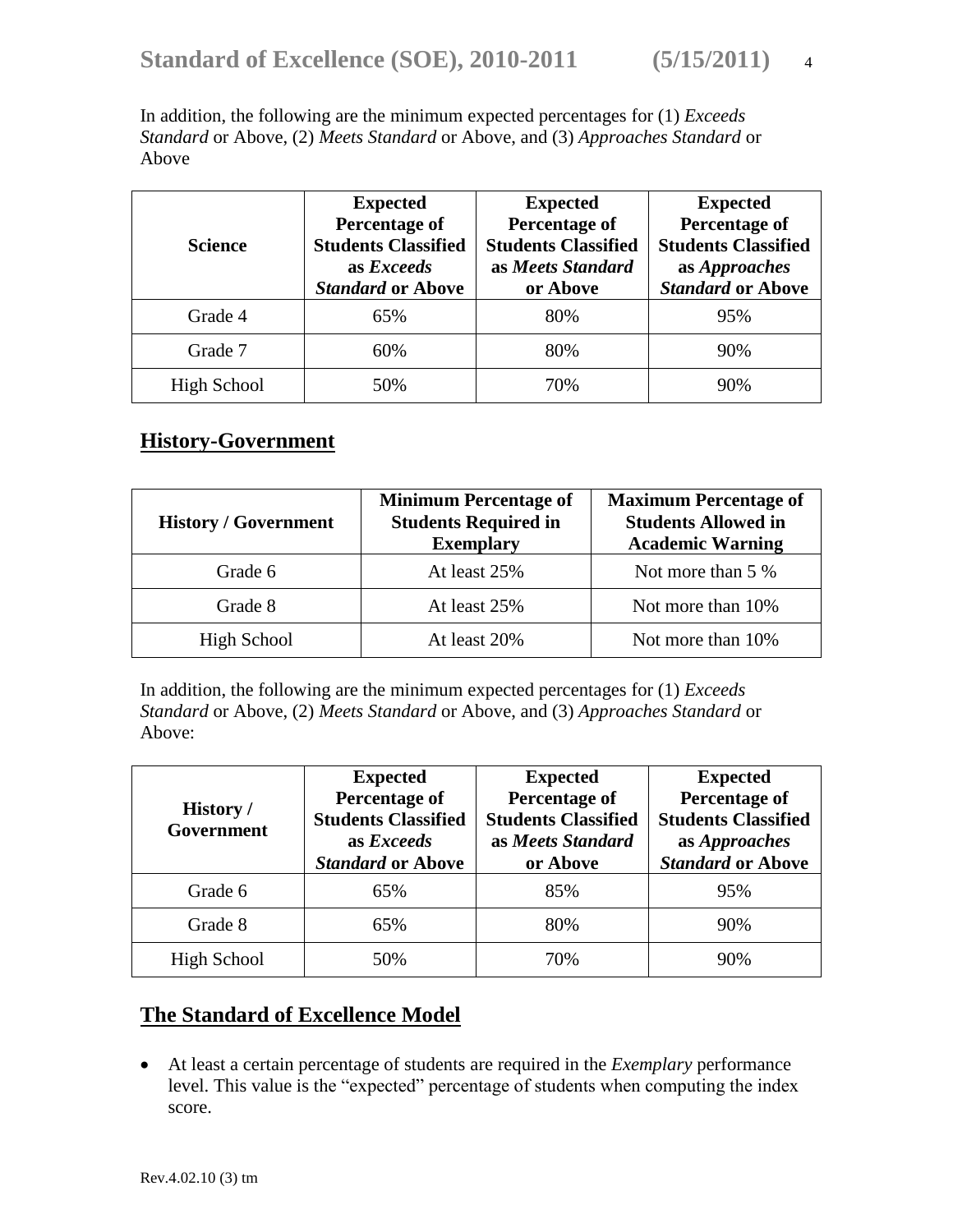- No more than a certain percentage of students are allowed in the *Academic Warning* performance level.
- The model compares the "expected" cumulative percentages in the tables above with the actual cumulative percentage of students in the building.
- A building Index determines how the building distribution compares to the "expected" distribution.

### **Example: Grade 7 Mathematics**

- 1. At least 25% of students in *Exemplary*.
- 2. No more than 10% of students in *Academic Warning*.
- 3. Expected Distribution for a School of Excellence: Percentage of students at *Exceeds Standard* or above = or > 60% Percentage at *Meets Standard* or above = or > 80% Percentage at *Approaches Standard* or above = or > 90%

### **The Equation**

Index  $=$  (4 x (percentage of students in Exemplary minus expected percentage of students in *Exemplary*)) PLUS

> (3 x (percentage of students in *Exceeds Standard* or Above minus expected percentage of students in *Exceeds Standard* or Above)) PLUS

(2 x (percentage of students in *Meets Standard* or Above minus expected percentage of students in *Meets Standard* or Above)) PLUS

(1 x (percentage of students in *Approaches Standard* or Above minus expected percentage of students in *Approaches Standard* or Above))

#### **Interpretation of Index Score**

The grade or building can meet the Standard of Excellence in several ways. They MUST, however, have …

- 1. At least the required percentage in *Exemplary*.
- 2. No more than the allowed percentage in *Academic Warning*.
- 3. Have a building index greater than or equal to 0.

If Index is 0, then the building has just exactly met this requirement. If Index is < 0, then the building did *not* meet this requirement. If Index is  $> 0$ , then building met and exceeded this requirement.

### **Building-Level Standard of Excellence**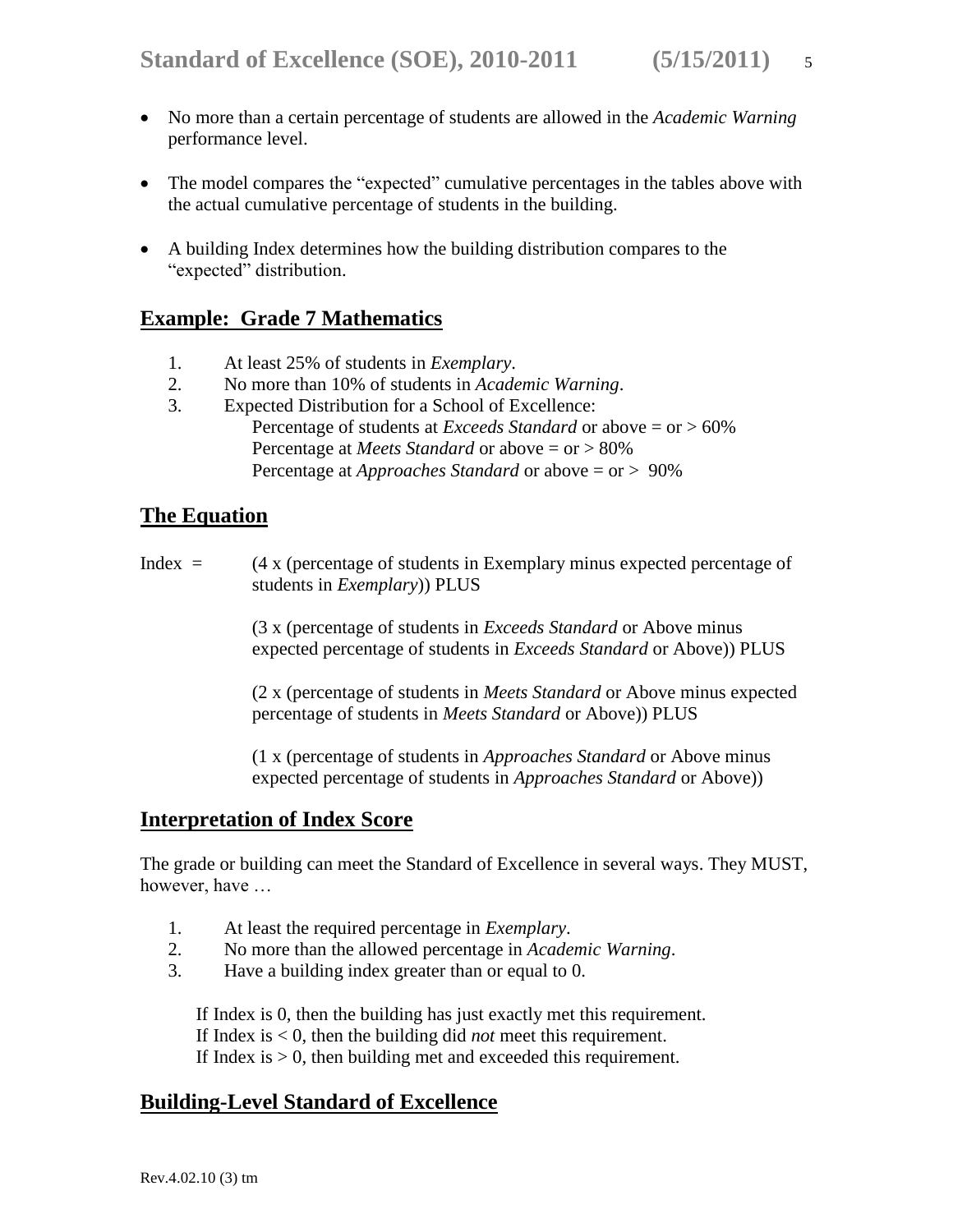For the building level standard of excellence, the percentage requirements are applied in exactly the same way as they are at the grade level. If the highest grade served in the building is  $6<sup>th</sup>$  or below, the criteria for grades 6 or below are applied to the building; if the highest grade served is  $7<sup>th</sup>$  or  $8<sup>th</sup>$ , the requirements for these grades are applied to the building; if the highest grade served is grade 9 or higher, then these same grade requirements are applied to the building.

- The criteria for grade 8 math, reading, and writing will be applied to a K-8 bldg; the criteria for HS will be applied to a 7-12 building.
- The criteria for grade 7 science will be applied to a K-8 building.
- The criteria for grade 8 history / government will be applied to K-8 building.

### **Find Your Grade and School Data**

To find the counts and percentages of students in each performance level for each grade, go to KSDE's web applications (http://www.ksde.org/). Scroll down and on the right side, select "Authenticated Applications".

- 1. Enter your user name and password.
- 2. Then select "AYP / QPA Accountability,"
- 3. then "AYP / QPA Reports,"
- 4. then the "Performance by Grade" report.

Note the selections at the top of the page. Select the subject. Be sure to use the *All Students* group. The population should be *Students with Valid Assessments Enrolled by*  Sept. 20<sup>th</sup>. The table will give you the counts and percentages of students in each performance category. The official KSDE SOE determinations will be made *after*  reclassifications have been made. (If the percentage of students taking the alternate or KAMM have exceeded federal limits and been reclassified as *approaching standard,* then the reclassified status is used in calculating SOE.)

### **Standard of Excellence Calculator**

An Excel spreadsheet calculator for estimating Standard of Excellence is available on the [www.ksde.org](http://www.ksde.org/) web site > Assessment/Testing. Scroll down to the Assessment Documents and Resources section > click on the 2011 SOE Calculator. Note: This is not an official KSDE calculator and is for estimation purposes only; results may differ from final Standard of Excellence calculations. Caution: The final SOE determinations count the students in each performance category *after* reclassification. When using initial results, take into consideration that the reclassification of students exceeding the 1% and 2% caps has not been included. **CAUTION**: Performance category numbers from the "Performance by Grade" report will include the reclassified cases after reclassification closes on July 12<sup>th</sup>. If, during the reclassification window (June 1<sup>st</sup> through July 12<sup>th</sup>), the district changes the students who have been automatically selected for